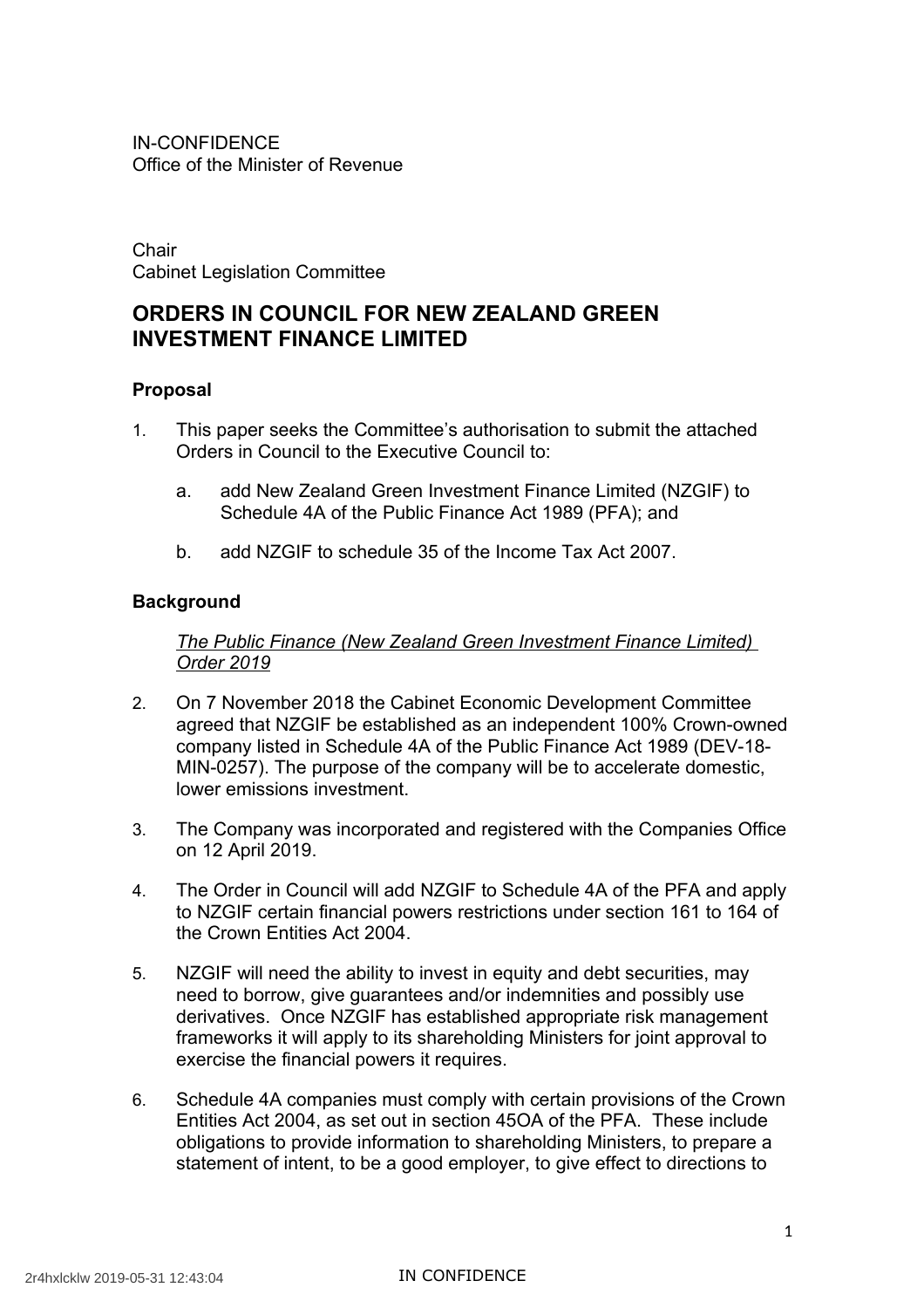support a whole of government approach, and reporting obligations. The provisions of the Official Information Act 1982 and the Ombudsmen Act 1975 will also apply to NZGIF.

 7. The Public Finance (NZGIF) Order 2019 is necessary to implement previous Cabinet decisions and does not require any new policy decisions to be made.

## **The Income Tax (New Zealand Green Investment Finance Limited) Order** *2019*

- 8. On 29 March 2019 I agreed that NZGIF should be added to Schedule 35 of the Income Tax Act 2007 on the basis that it met the necessary criteria outlined in that Act (see paragraph 15).
- 9. The effect of NZGIF's addition to Schedule 35 is that it will be exempt from income tax, better enabled to claim back the goods and services tax paid on its purchases and be eligible for a resident withholding tax exemption certificate.
- certificate. 10. The Income Tax (NZGIF) Order 2019 is necessary to implement the NZGIF's addition to Schedule 35 and does not require any new policy decisions to be made.

## **The Public Finance (New Zealand Green Investment Finance Limited) Order 2019**

- 11. Section 3AB(1) of the PFA authorises the Governor-General by Order in Council made on the recommendation of the Minister of Finance to add the name of a company to Schedule 4A to the PFA and to apply to the company any provision of the Crown Entities Act 2004 that appears in Schedule 4A of the PFA.
- 12. Section 3AB(1) of the PFA provides that such an Order in Council may be made only if the following requirements are met:
	- a. more than 50% of the issued ordinary shares in the capital of the company to which the Order relates are held by Ministers of the Crown on behalf of the Crown;
	- b. shares in the company are not listed on a registered market (within the meaning of the Securities Markets Act 1988); and
	- c. the company is not a Crown entity or a State enterprise named in Schedule 1 of the State-Owned Enterprises Act 1986.
- 13. These requirements have been met. NZGIF was incorporated under the Companies Act 1993 on 12 April 2019, with the Minister of Finance and Minister for Climate Change, on behalf of the Crown, each holding 50% of the issued ordinary shares in the capital of the company.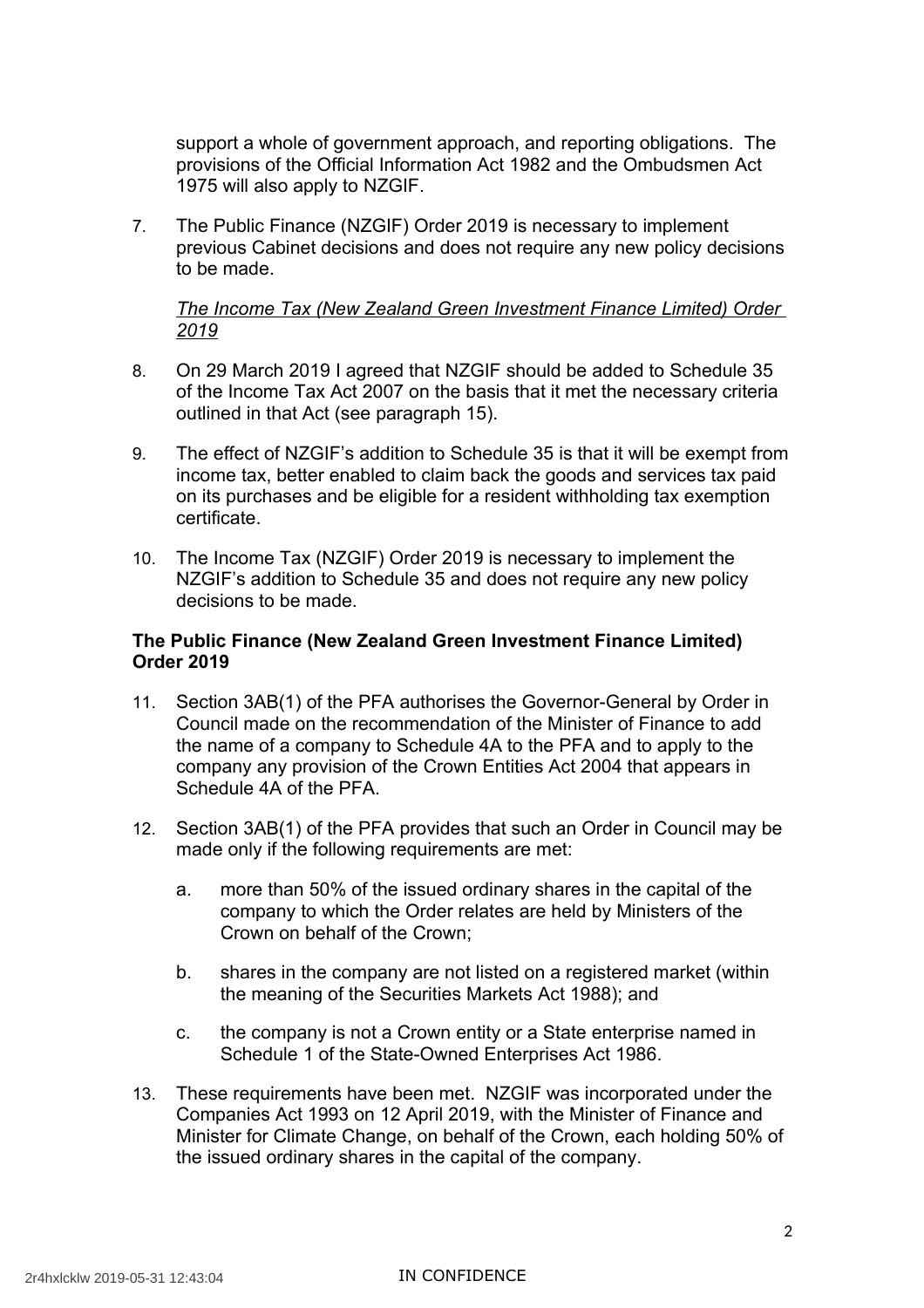# **The Income Tax (New Zealand Green Investment Finance Limited) Order 2019**

- 14. Section CW 38B of the Income Tax Act 2007 authorises the Governor- General by Order in Council made on the recommendation of the Minister of Revenue to add the name of a company to Schedule 35 of the Income Tax Act 2007.
- 15. Certain criteria must be met before a company is added to Schedule 35. These criteria are that:
	- a. the company is listed in Schedule 4A or it is a subsidiary of a company listed in Schedule 4A;
	- b. Ministers of the Crown hold, on behalf of the Crown, more than 50% of the voting interests in the company;
	- c. all other voting interests, if any, in the company are held by local authorities; and
	- d. the company's primary purpose is the carrying out of a public policy objective of the Government of New Zealand.
- 16. The first criterion will have been met by the time the Income Tax (NZGIF) Order 2019 is made, as the Public Finance (NZGIF) Order 2019 will have inserted NZGIF into the list in Schedule 4A of the PFA. The other criteria have already been met, with the Minister of Finance and Minister for Climate Change each holding, on behalf of the Crown, 50% of the voting shares in NZGIF. NZGIF has the primary purpose of accelerating and facilitating low emissions investment, a public policy objective of the Government.

# **Timing and 28-day rule**

 17. It is proposed that the 28-day rule be waived for both Orders, on the grounds that the Orders have little or no effect on the public and that the establishment of NZGIF has already been well publicised, including by proactive release of the relevant Cabinet Economic Development Committee paper.

# **Compliance**

- 18. The Orders comply with the:
	- a. LAC guidelines: Guidelines on Process and Content of Legislation, a publication by the Legislation Advisory Committee;
	- b. New Zealand Bill of Rights Act 1990 and the Human Rights Act 1993;
	- c. principles and guidelines set out in the Privacy Act 1993;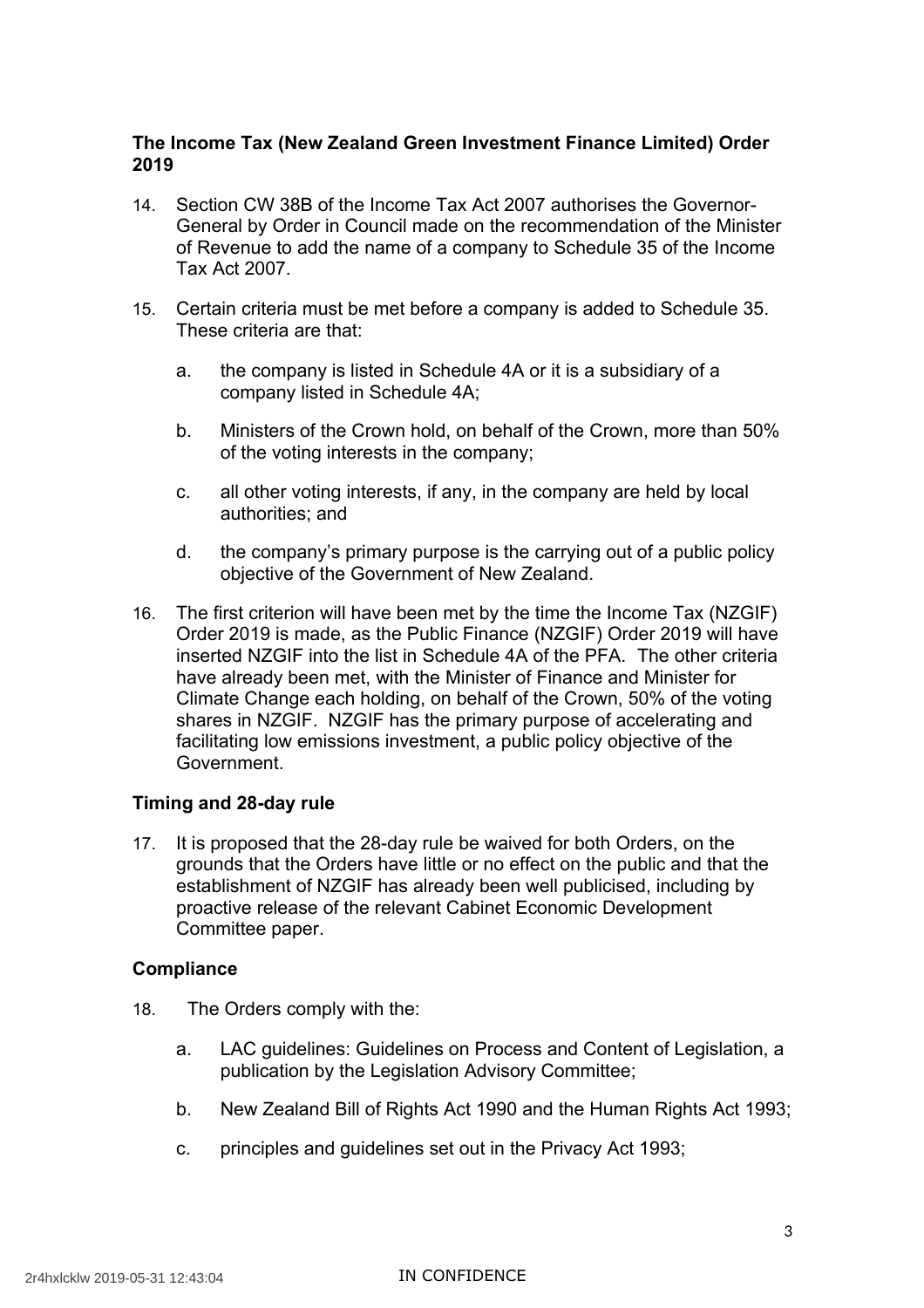- d. relevant international standards and obligations; and
- e. principles of the Treaty of Waitangi.

#### **Regulations Review Committee**

 19. There are no grounds for the Regulations Review Committee to draw the Orders to the attention of the House under Standing Order 319.

### **Certification by Parliamentary Counsel**

#### *The Public Finance (NZGIF) Order 2019*

- 20. Parliamentary Counsel has certified the Order as being in order for submission to Cabinet:
	- a. except that the Order will come into force earlier than the 28th day after its notification in the Gazette (as explained at paragraph 17 above); and
	- b. provided that a recommendation has been given in accordance with section 3AB of the PFA – the Minister of Finance will provide such a recommendation to the Governor General.

#### *The Income Tax (NZGIF) Order 2019*

- 21. Parliamentary Counsel has certified the Order as being in order for submission to Cabinet:
	- a. except that the Order will come into force earlier than the 28th day after its notification in the Gazette (as explained at paragraph 17 above); and
	- b. provided that a recommendation has been given in accordance with section CW 38B of the Income Tax Act 2007 – the Minister of Revenue will provide such a recommendation to the Governor General; and
	- c. provided that the Order will not be made until after the Public Finance (NZGIF) Order 2019 has been made (as explained at paragraphs 15 and 16)

# **Regulatory Impact Analysis**

 22. A Regulatory Impact Statement has not been prepared because the proposals are exempt from Regulatory Impact Analysis requirements.

# **Publicity**

23. The Orders will be notified in the *New Zealand Gazette*.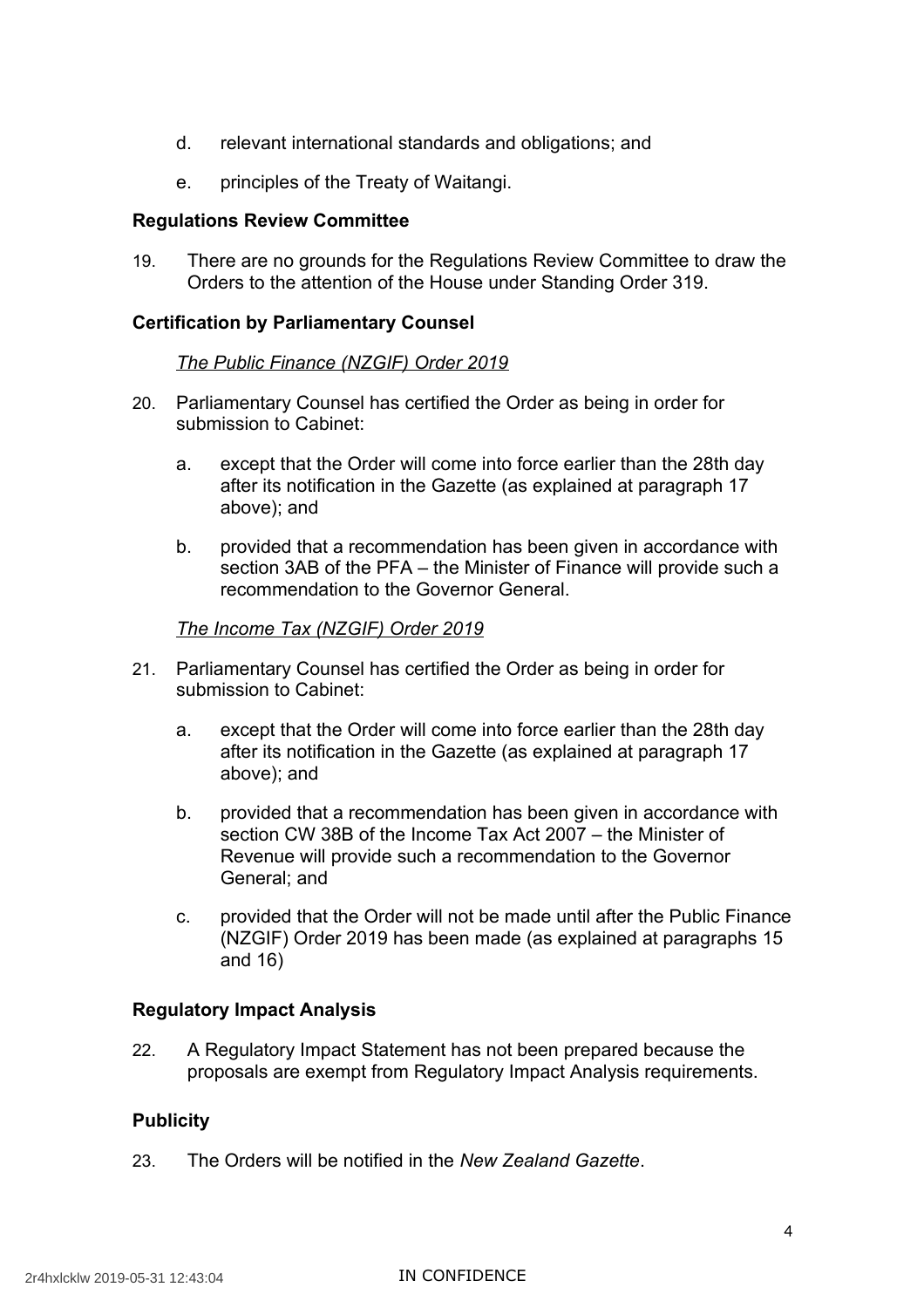## **Proactive release**

 24. We plan to proactively release this Cabinet paper, without redaction, and associated Cabinet minutes once the Orders in Council have been gazetted.

### **Consultation**

 25. The following agencies have been informed of this paper: The Auditor General, the Department of the Prime Minister and Cabinet, the State Services Commission.

### **Financial implications**

26. The Orders have no financial implications.

### **Legislative implications**

 27. The Orders amend the Public Finance Act 1989 and the Income Tax Act 2007.

#### **Recommendations**

It is recommended that the Cabinet Legislation Committee:

- 1. **note** that on 7 November 2018 the Cabinet Economic Development Committee agreed that NZGIF be established as an independent 100% Crown-owned company listed in Schedule 4A of the Public Finance Act 1989 (DEV-18-MIN-0257);
- 2. **note** that NZGIF will initially be subject to the financial powers restrictions in sections 161 to 164 of the Crown Entities Act 2004;
- 3. **note** that once NZGIF has established appropriate risk management frameworks it will apply to its shareholding Ministers for joint approval to exercise the financial powers it requires;
- 4. **note** that the Public Finance (New Zealand Green Investment Finance Limited) Order 2019 gives effect to the decisions referred to in paragraphs 1 and 2 above;
- 5. **note** that section 3AB(1) of the Public Finance Act 1989 provides that an Order in Council may be made under that section only if: more than 50% of the issued ordinary shares in the capital of the company to which the Order relates are held by Ministers of the Crown on behalf of the Crown; shares in the company are not listed on a registered market (within the meaning of the Securities Markets Act 1988); and the company is not a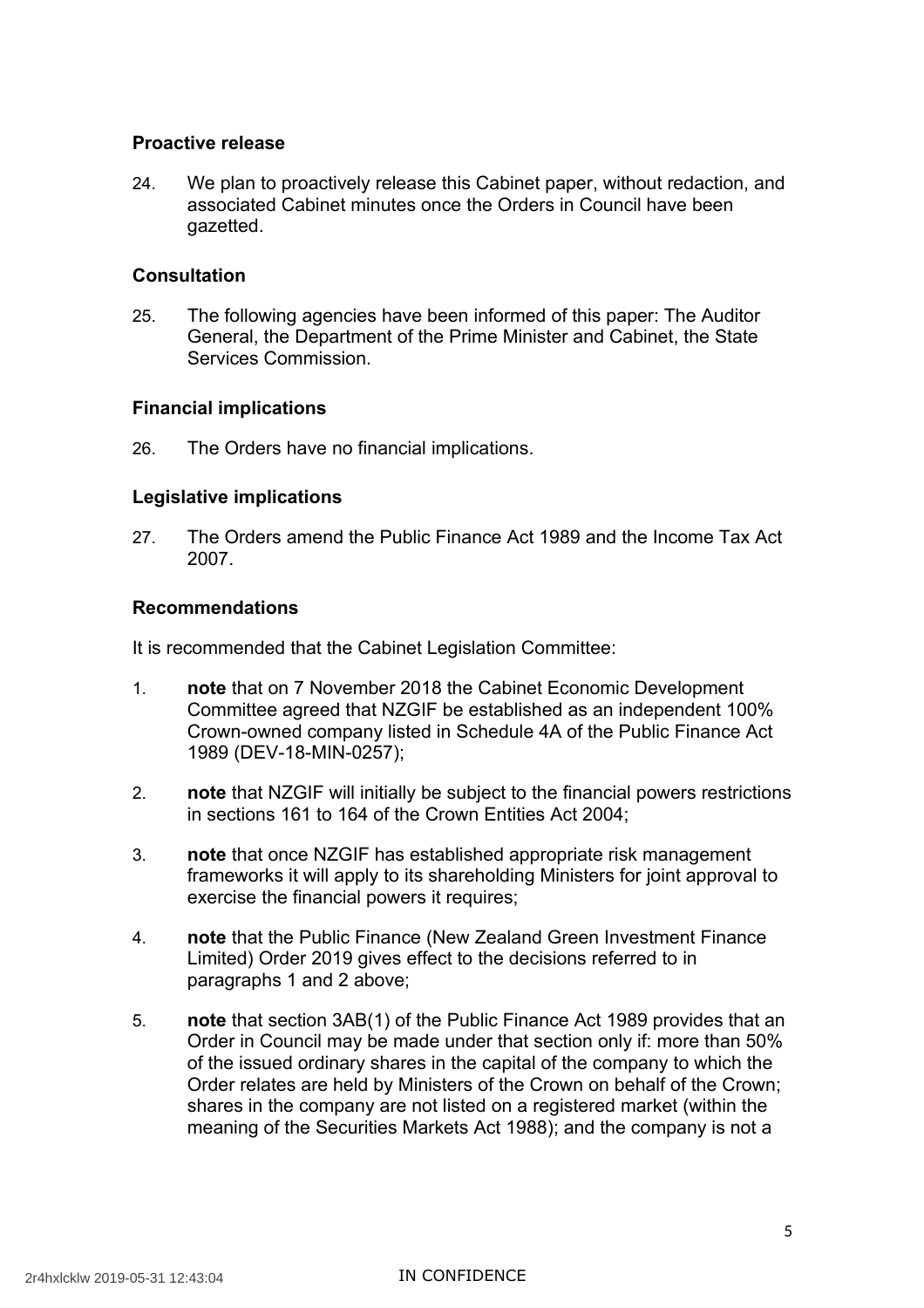Crown entity or a State enterprise named in Schedule 1 of the State-Owned Enterprises Act 1986;

- 6. **note** that the requirements in paragraph 5 above have been met by NZGIF and accordingly the Minister of Finance has recommended that the company be added to schedule 4A of the Public Finance Act 1989;
- 7. **note** that Schedule 4A companies must comply with certain provisions of the Crown Entities Act 2004, the Official Information Act 1982 and the Ombudsmen Act 1975;
- 8. **authorise** the submission to the Executive Council of the Public Finance (New Zealand Green Investment Finance Limited) Order 2019 inserting the name of NZGIF into Schedule 4A of the Public Finance Act 1989 and applying sections 161,162,163 and 164 of the Crown Entities Act 2004 to NZGIF;
- 9. **note** that on 29 March 2019 the Minister of Revenue agreed that NZGIF should be added to Schedule 35 of the Income Tax Act 2007;
- 10. **note** that the Income Tax (New Zealand Green Investment Finance Limited) Order 2019 gives effect to the decision referred to in paragraph 9;
- 11. **note** that section CW 38B of Income Tax Act 2007 provides that an Order in Council may be made under that section only if: the company is listed in Schedule 4A or it is a subsidiary of a company listed in Schedule 4A; Ministers of the Crown hold, on behalf of the Crown, more than 50% of the voting interests in the company; all other voting interests, if any, in the company are held by local authorities; and the company's primary purpose is the carrying out of a public policy objective of the Government;
- 12. **note** that NZGIF meets the criteria in paragraph 11;
- 13. **authorise** the submission to the Executive Council of the Income Tax (New Zealand Green Investment Finance Limited) Order 2019 inserting the name of NZGIF into Schedule 35 of the Income Tax Act 2007;
- 14. **note** that a waiver of the 28-day rule is sought:
	- a. so that the Orders can come into force as soon as possible;
	- b. on the grounds that the Orders have little or no effect on the public; and